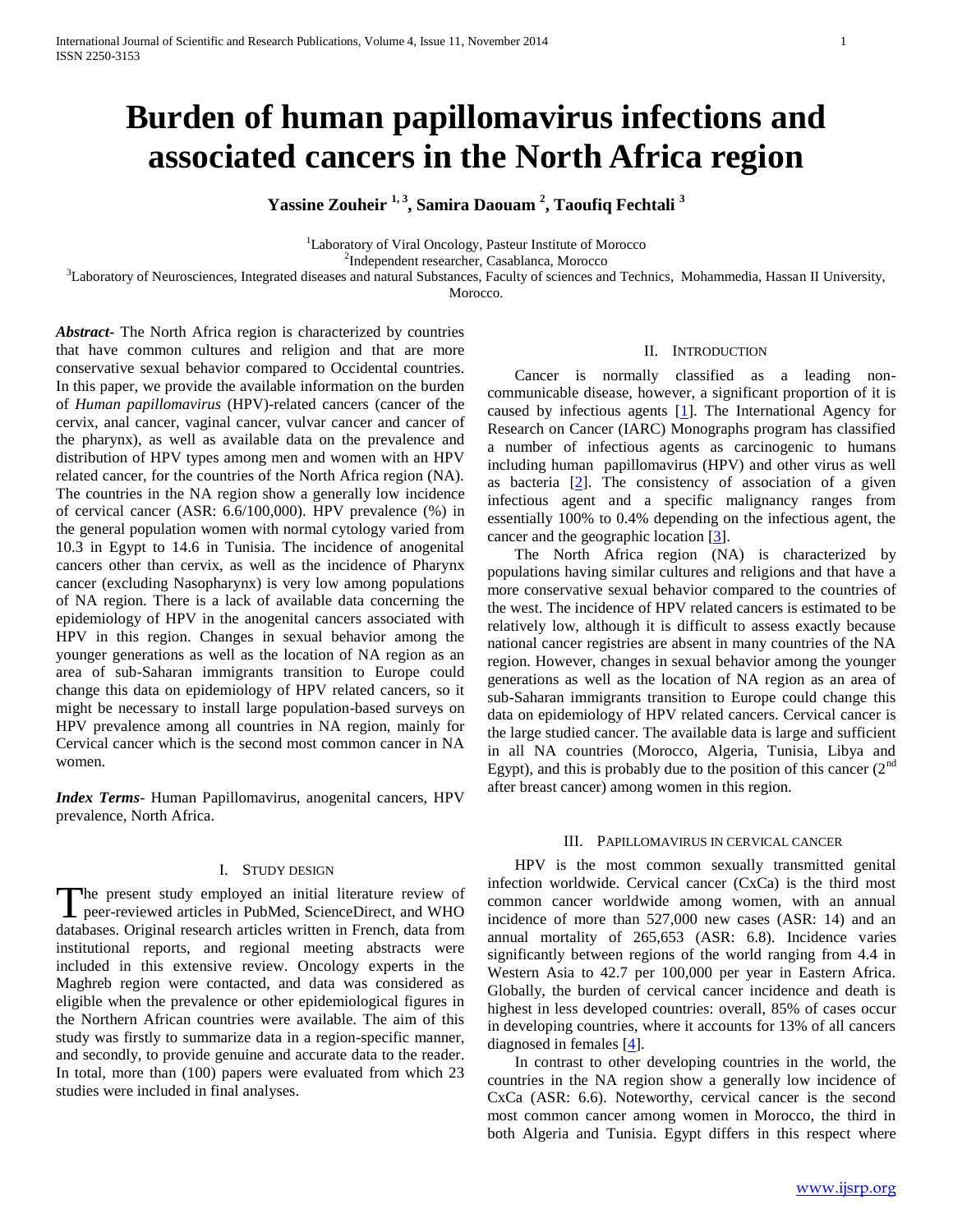cervical cancer is not one of the leading cancers among women [5]. In addition, an East-West gradient exists for CxCa, with Egypt harbouring the lowest incidence at 1.0, followed by 4.8 in



seen in Figure 1.

**Figure 1 : CxCa incidence and mortality in NA countries (ASR) [5]**

 HPV is admittedly responsible for almost 100% of all cervical cancer cases [3]. Various factors influence the prevalence and distribution of HPV genotypes, such as patient age, cytology stage, and geographical regions. Human papilloma viruses are a group of more than 150 related viruses, and categorized into low-risk and high-risk types, according to their potential for causing cancer. HPV-16 and 18, the two vaccinepreventable types, contribute to over 70% of all cervical cancer cases, between 41%-67% of high-grade cervical lesions and 16- 32% of low-grade cervical lesions. After HPV-16/18, the six most common HPV types are the same in all world regions, namely 31, 33, 35, 45, 52 and 58; these account for an additional 20% of cervical cancer cases worldwide [6-9]. Known risk factors for progression from cervical infection to cancer include smoking, multiple sexual partners, long-term hormonal

contraceptive use, co-infection with other pathogens (HIV, *Chlamydia trachomatis* and Herpex Simplex type-2), immunosupression, and some dietary deficiencies [10]. In NA, the average prevalence of HPV is 21.3%. Although the studies on the prevalence of HPV in this region are not abundant, there is enough data to suggest that the prevalence of HPV varies from: 5-12% in the low-risk general population (GP), 20-49% in the risk groups such as prostitutes, 25-90% of cases in cervical intraepithelial neoplasia (CIN) and 61%-98% of cases in CxCa. HPV16 is the most common type in all NA countries with a prevalence rate of 59%, followed by HPV-18 found in 8.6 – 17% of diagnoses. HPV45 ranked third with a prevalence of 5% [11]. The incidence of HPV across the general population in NA varies between 10.3 and 14.6 per 100,000 (Table 1).

Tunisia, 8.5 in Algeria, 9.4 in Libya, and 14.3 in Morocco as

|                                                  |                    | <b>Morocco</b> | <b>Algeria</b> | <b>Tunisia</b> | Libya | Egypt |
|--------------------------------------------------|--------------------|----------------|----------------|----------------|-------|-------|
|                                                  |                    |                |                |                |       |       |
| HPV prevalence $(\% )$ in the general population |                    | 10.5           | 10.5           | 14.6           | 10.7  | 10.3  |
| (women with normal cytology)                     |                    |                |                |                |       |       |
| $($ %)<br><b>Prevalence</b>                      | of Normal cytology | 2.9            | 9              | 5.2            | 5.1   | 5.1   |
| HPV 16 and/or HPV                                | Low-grade lesions  | 20.9           | 18.5           | 18.5           | 18.5  | 18.5  |
| 18<br>women<br>among                             | High-grade lesions | 40             | 40             | 40             | 40    | 40    |
| with:                                            | Cervical cancer    | 79.2           | 77.1           | 78.4           | 78.4  | 78.4  |

**Table 1: HPV prevalence in different cell types [12]**

### IV. ANOGENITAL CANCERS OTHER THAN THE CERVIX

 HPV is the major cause of other ano-genital cancers (anal, vulvar, vaginal and penile), yet there is few published data on HPV-caused ano-genital cancers other than cancer of the cervix [13].

 Anal cancer has a low incidence among the general population with an average rate of 1 per 100,000 population worldwide (27,000 new cases each year). Women have higher incidences of this cancer than men, and the incidence increases among women with cervical dysplasia and cervical cancer, persons infected by HIV, men having sex with men (MSM) and transplant recipients. Interestingly, anal cancer is more frequent in developed regions [14-16].

 These cancers can be for the most part: squamous cell carcinoma, adenocarcinomas, or basaloid and cloacogenic carcinomas.

 In 2008, *de Martel et al.* reported the rarity of vulvar cancer among women, with 27,000 estimated new cases in 2008, representing about 4% of total gynaecological cancers.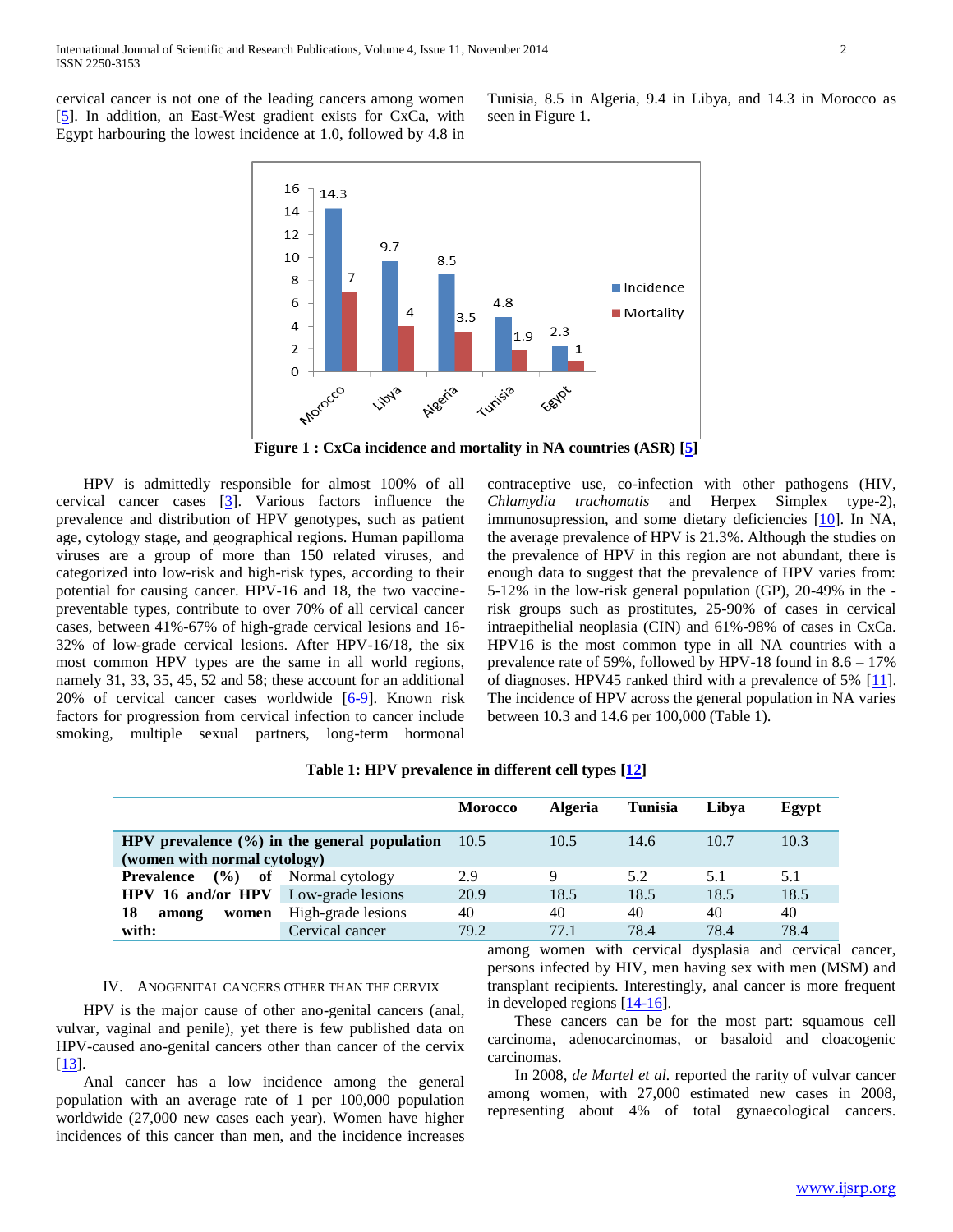Developed countries harbor about 60% of vulvar cancer cases worldwide.

 Vaginal cancer is rare, with only 13,000 new cases in 2008 representing 2% of gynaecological cancers, with the highest rate (68%) occuring in less developed countries. Penile cancer is rare too among men worldwide with an annual incidence of 22,000 new cases. A high correlation between this cancer and cervical cancer exists, with the less developed countries harboring the highest incidence worldwide  $[1]$ .

 NA countries show a very low incidence of these cancers with an absence of data in many countries (Libya and Morocco) concerning some cancers (Table 2).

| Table 2: Incidence (ASR) of different anogenital cancers by cancer registry and sex in NA countries |  |
|-----------------------------------------------------------------------------------------------------|--|
|-----------------------------------------------------------------------------------------------------|--|

|                                                                | Egypt<br>(Gharbiah)<br>[17, 18] | Tunisia<br>(Sousse)<br>[17, 18] | <b>Algeria</b><br>$[4, 17 - 19]$                                                         | Libya<br>$\left[20\right]$ | <b>Morocco</b>             |
|----------------------------------------------------------------|---------------------------------|---------------------------------|------------------------------------------------------------------------------------------|----------------------------|----------------------------|
| <b>Anal cancer</b>                                             | 0.4                             | 0.2                             | Algiers:<br>Male: $3.1$ ; Fem<br>ale: $2.5$<br>Setif :<br>Male:<br>$0.1$ : Female: $0.1$ | Male: $0.2$<br>Female: 0.1 |                            |
| Vulvar cancer                                                  | 0.7                             | 0.3                             | Algiers : $0.1$<br>Setif : $0.0$                                                         |                            |                            |
| <b>Vaginal cancer</b>                                          | 0.2                             | 0.4                             | Algiers: 0.1<br>Setif: $0.2$                                                             |                            |                            |
| <b>Penile</b><br>cancer                                        | 0.0                             | 0.0                             | Algiers : $0.0$<br>Setif : $0.0$                                                         | Male: $0.0$<br>Female: -   |                            |
| <b>Pharynx</b><br>cancer<br><i>(excluding)</i><br>Nasopharynx) | Male: $0.7$<br>Female: 0.6      | Male: $0.9$<br>Female: 0.5      | Male: $0.5$<br>Female: 0.4                                                               | Male: $0.2$<br>Female: 0.3 | Male: $0.5$<br>Female: 0.3 |

 In Morocco, the epidemiology of anal cancer is not well known. Between 2000 and 2007, a survey was conducted in the University Hospital, Ibn Sina, Rabat, showed that only 20 cases of anal cancer were found during this period. This number represented a very low portion (0. 22%) of total hospitalizations, 2.4% of all digestive cancer and 7.5% of colorectal cancers. The mean age of anal cancer patients was 60 years (min: 33– max: 87 years), male to female ratio was 4. The most common clinical symptoms were anal pain (80%), rectum bleeding (60%) [21].

 Other particular cases of anal cancer were reported in Morocco as mucinous adenocarcinoma of the anus which is a rare malignancy  $(3-11\%$  of all of the anal carcinomas  $[22]$ ). Out of the 28 anal adenocarcinomas presented to the Hepatogastroenterology Department of the University Hospital Centre of Marrakech from 2000 to 2009, three cases were diagnosed as primary mucinous adenocarcinoma. All patients were males with an average age of 68 years [23].

 *[Belbaraka](http://www.ncbi.nlm.nih.gov/pubmed?term=Belbaraka%20R%5BAuthor%5D&cauthor=true&cauthor_uid=20886311) et al*. conducted a retrospective study of 17 patients with anorectal melanoma diagnosed between January 1998 and December 2007. The provided informations showed that the mean age of patients was 58 years, the males were more exposed as females (sex ratio: 12 men per 5 women) and the most common symptom was rectal bleeding [24].

## V. CONCLUSION

 Generally, the countries of the NA region show a low incidence of HPV-related cancers. However, there is a lack of available data concerning the epidemiology of HPV in the

anogenital cancers associated with HPV in this region. Acquisition of new sexual behavior among the younger generation as well as the location of NA region in the road of sub-Saharan immigrants to Europe could change this data on epidemiology of HPV-related cancers, so it might be necessary to install large population-based surveys on HPV prevalence among all countries in NA region, mainly for Cervical cancer which is the second most common cancer in NA women.

#### **REFERENCES**

- [1] de Martel C, Ferlay J, Franceschi S, Vignat J, Bray F, Forman D, Plummer M: Global burden of cancers attributable to infections in 2008: a review and synthetic analysis. Lancet Oncol 2012, 13(6):607-615.
- [2] Jemal A, Center MM, DeSantis C, Ward EM: Global patterns of cancer incidence and mortality rates and trends. Cancer Epidemiol Biomarkers Prev 2010, 19(8):1893-1907.
- [3] Parkin DM: The global health burden of infection-associated cancers in the year 2002. Int J Cancer 2006, 118(12):3030-3044.
- [4] Ferlay J, Shin H, Bray F, Forman D, Mathers C, Parkin D: GLOBOCAN 2008 v2.0, Cancer Incidence and Mortality Worldwide: IARC CancerBase No. 10 [Internet]. Lyon, France: International Agency for Research on Cancer; 2010 Available from: http://globocaniarcfr, accessed on 20/03/2013 2010.
- [5] Ferlay J, Soerjomataram I, Ervik M, Dikshit R, Eser S, Mathers C, Rebelo M, Parkin DM, Forman D, Bray F: GLOBOCAN 2012 v1.0, Cancer Incidence and Mortality Worldwide: IARC CancerBase No. 11 [Internet]. Lyon, France: International Agency for Research on Cancer; 2010 Available from: http://globocaniarcfr, accessed on 25/12/2013 2013.
- [6] Clifford G, Franceschi S, Diaz M, Munoz N, Villa LL: Chapter 3: HPV type-distribution in women with and without cervical neoplastic diseases. Vaccine 2006, 31(24):26-34.